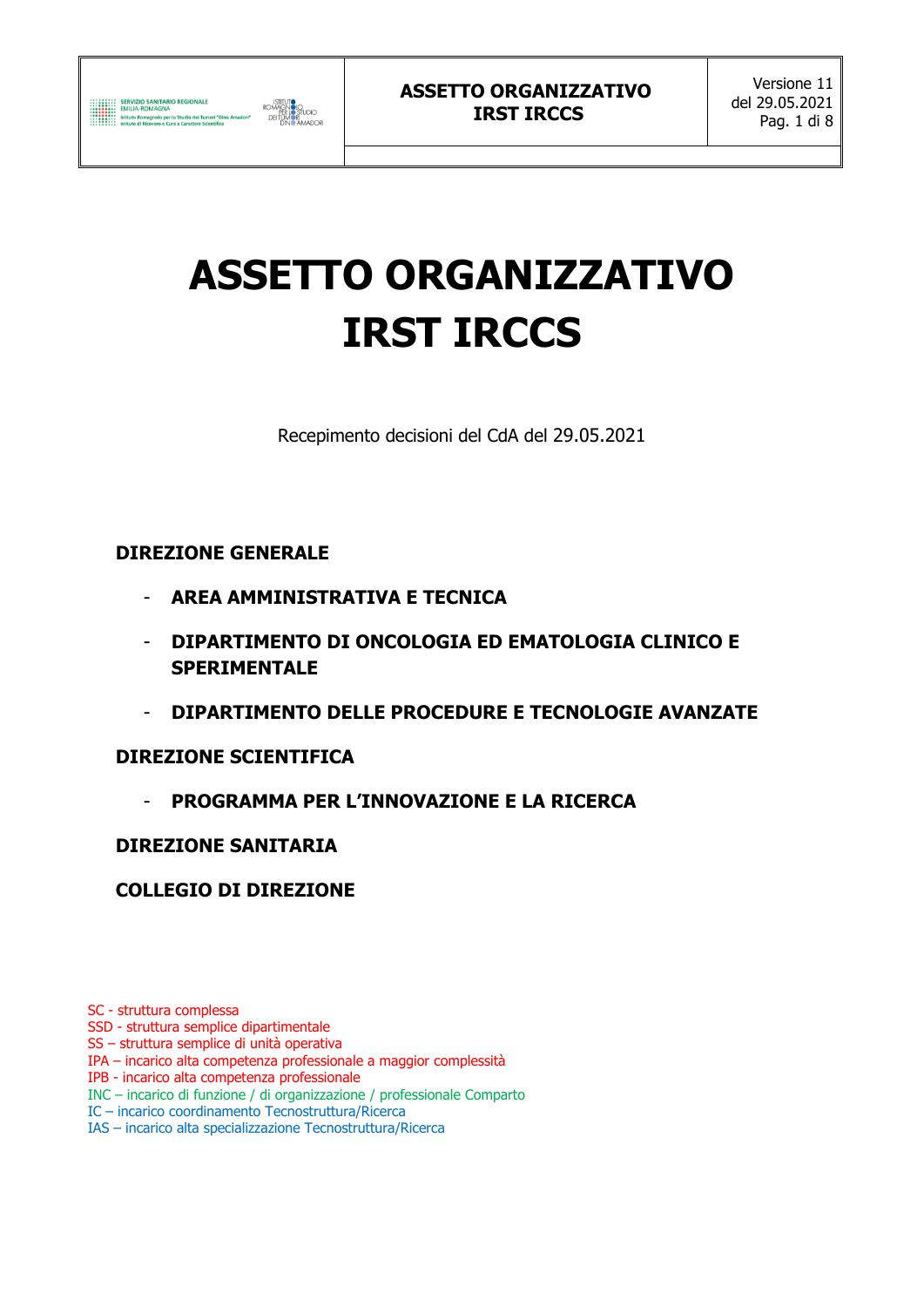# **DIREZIONE GENERALE**

# **AREE AMMINISTRATIVA E TECNICA**

## **AREA** PROGRAMMAZIONE FINANZIARIA

#### SERVIZIO BILANCIO

PROGRAMMAZIONE E CONTROLLO DI GESTIONE

 INC. COORDINAMENTO BUDGET E CONTROLLO DIREZIONALE CON BILANCIO COGE E GESTIONE CASSA

#### **AREA** PROVVEDITORATO E SUPPORTO AMMINISTRATIVO DIREZIONE MEDICA DI PRESIDIO OSPEDALIERO

ACQUISIZIONE BENI E SERVIZI

• INC. COORDINAMENTO PROCEDURE ACQUISTI AMBITO SERVIZI

SUPPORTO AMMINISTRATIVO DIREZIONE MEDICA DI PRESIDIO

#### **AREA** GIURIDICO AMMINISTRATIVA

GESTIONE RISORSE UMANE

- **. INC. COORDINAMENTO ATTIVITA' CONCORSUALE**
- **. INC. COORDINAMENTO ATTIVITA' STIPENDI**

AFFARI GENERALI / AFFARI LEGALI

## **AREA** RISORSE STRUTTURALI, TECNOLOGICHE, INFORMATICHE E SERVIZIO TECNICO

UFFICIO TECNICO

INC. COORDINAMENTO ATTIVITA' TECNICHE

SERVIZIO TECNOLOGIE BIOMEDICHE

#### SERVIZIO INFORMATICO

- RESPONSABILE INFORMATICO REGISTRO TUMORI
- INC. COORDINAMENTO ATTIVITA' SISTEMISTICHE
- INC COORDINAMENTO DEI SERVIZI INTEGRATI GARE UFFICIO TECNICO E ACQUISTI

## **STAFF** di DIREZIONE GENERALE e SANITARIA

UFFICIO RELAZIONI CON IL PUBBLICO E COMUNICAZIONE

INC COORDINAMENTO UFFICIO RELAZIONI CON IL PUBBLICO E COMUNICAZIONE

• INC. COORDINAMENTO UFFICIO STAMPA

UFFICIO QUALITA', ACCREDITAMENTO, CERTIFICAZIONE E SVILUPPO ORGANIZZATIVO INC. RESPONSABILE UFFICIO QUALITA', ACCREDITAMENTO, CERTIFICAZIONE E SVILUPPO ORGANIZZATIVO

INC. COORDINAMENTO ATTIVITA' ACCREDITAMENTO E CERTIFICAZIONE

## DIRIGENTE RESPONSABILE SERVIZIO PREVENZIONE E PROTEZIONE AZIENDALE

MEDICO COMPETENTE

DATA PROTECTION OFFICER (in collaborazione con AUSL della Romagna) ESPERTO DI RADIOPROTEZIONE

ESPERTO RESPONSABILE DELLA SICUREZZA IN RISONANZA MAGNETICA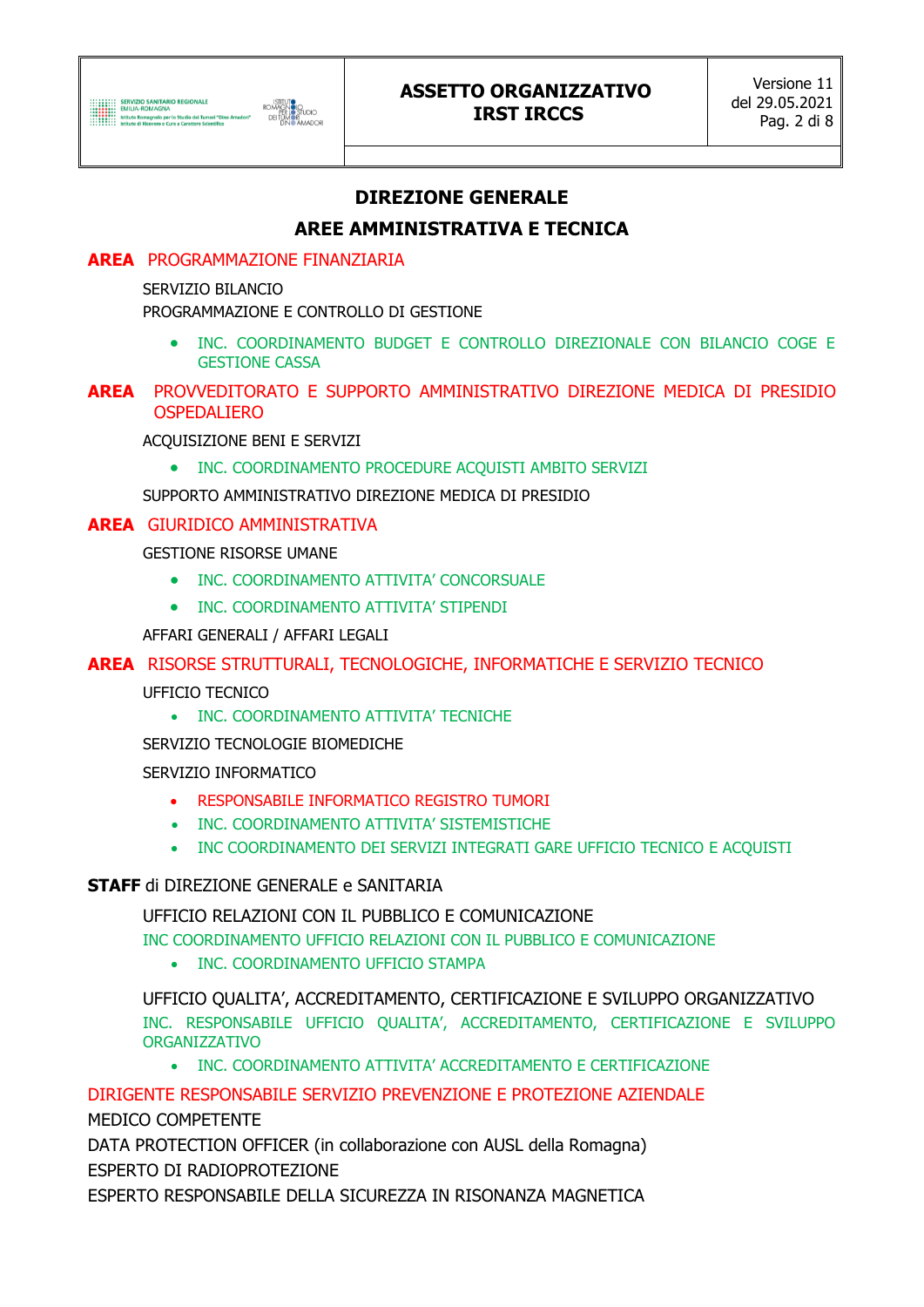

## **ASSETTO ORGANIZZATIVO IRST IRCCS**

# **DIREZIONE SCIENTIFICA**

- COMITATO TECNICO SCIENTIFICO
- COMITATO MEDICO SCIENTIFICO

## **PROGRAMMA PER L'INNOVAZIONE E LA RICERCA**

**SC** DATA UNIT – EPIDEMIOLOGIA VALUTATIVA E SVILUPPO INNOVATIVO TRASLAZIONALE - ad interim al Direttore Sanitario

- INC. RESPONSABILE UFFICIO FLUSSI E DRG
- IAS OUTCOME RESEARCH

#### **SC** UNITA' BIOSTATISTICA E SPERIMENTAZIONI CLINICHE

- IC ATTIVITA' STATISTICI/ESPERTI METODOLOGIA DELLA RICERCA
- IC ATTIVITA' STUDY COORDINATOR E MONITOR DEL CENTRO DI COORDINAMENTO
- IC ATTIVITA' STUDY COORDINATOR DEL CENTRO PARTECIPANTE

#### **SSD** UFFICIO RICERCA, TRASFERIMENTO TECNOLOGICO E FORMAZIONE

- IAS RICERCA E INNOVAZIONE: INTERNAZIONALIZZAZIONE E OPEN INNOVATION
- IAS RICERCA E INNOVAZIONE: INTERNAZIONALIZZAZIONE E TRASFERIMENTO TECNOLOGICO
- IAS ESPERTO SISTEMA REGOLATORIO SPERIMENTAZIONI CLINICHE E FARMACI
- IAS DIRIGENTE RESPONSABILE DELLA FORMAZIONE

#### **SC** EPIDEMIOLOGIA CLINICA E SPERIMENTALE

- **IC** REGISTRO TUMORI
- **IAS** EPIDEMIOLOGIA DESCRITTIVA E VALUTATIVA

#### UNITA' CLINICA DI FASE 1

IC SEGRETERIA TECNICO SCIENTIFICA DEL COMITATO ETICO

IAS MICROSCOPIA ED ELABORAZIONE DI IMMAGINI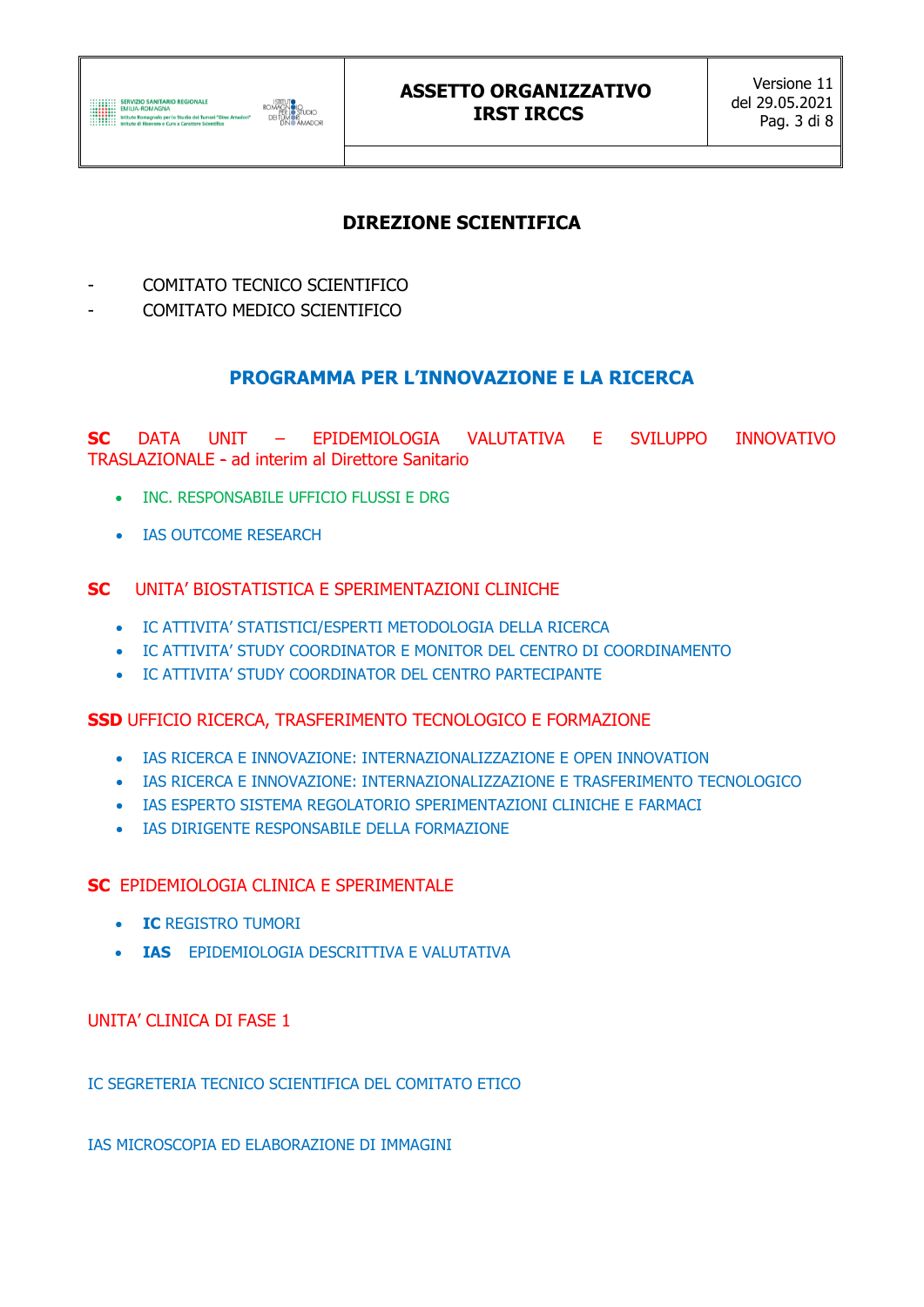# **DIREZIONE SANITARIA**

## **DIREZIONI TECNICHE**

## **SC** DIREZIONE DI PRESIDIO - ad interim al Direttore Sanitario

- **SS PSICO ONCOLOGIA**
- **SS CURE PALLIATIVE E TERAPIA DEL DOLORE E MEDICINA INTEGRATIVA**
- INC. RESPONSABILE LOGISTICA

#### **SC** DIREZIONE INFERMIERISTICA E TECNICA

- INC. RESPONSABILE INFERMIERISTICO GESTIONE PROCESSI TRASVERSALI DIT
- INC. REFERENTE FUNZIONE RICERCA E SUPPORTO AL GOVERNO ASSISTENZIALE E RISK MANAGEMENT
- INC. COORDINAMENTO INFERMIERISTICO DEGENZA ONCOLOGIA E RADIOMETABOLICA
- INC COORDINAMENTO INFERMIERISTICO DH/DSA E AREE AMBULATORIALI
- INC. COORDINAMENTO TECNICO RADIOTERAPIA, FISICA SANITARIA, MEDICINA NUCLEARE MELDOLA
- INC. COORDINAMENTO TECNICO DIAGNOSTICA PER IMMAGINI
- INC. COORDINAMENTO ATTIVITA' TECNICHE SANITARIE RADIOTERAPIA, BRACHITERAPIA, FISICA SANITARIA E ONCODERMATOLOGIA RAVENNA
- INC. COORDINAMENTO FARMACIA ONCOLOGICA
- INC. LAB MANAGER
- INC. RESPONSABILE DEI PROCESSI TRASVERSALI LABORATORIO BIOLOGICO
- INC. PROF.LE INFERMIERE SPECIALIST GRUPPO MAMMELLA
- INC. PROF.LE INFERMIERE SPECIALIST GRUPPO URO-GINECOLOGICO
- INC. PROF.LE INFERMIERE SPECIALIST\_GRUPPO URO-GINECOLOGICO MAMMELLA (INTEGRATIVO)
- INC. PROF.LE INFERMIERE SPECIALIST GRUPPO GASTROENTERICO MELDOLA
- INC. PROF.LE INFERMIERE SPECIALIST GRUPPO GASTROENTERICO-UROGINECOLOGICO MELDOLA (INTEGRATIVO)
- INC. PROF.LE INFERMIERE SPECIALIST GRUPPO CDO/IMMUNOTERAPIA
- INC. PROF.LE INFERMIERE SPECIALIST GRUPPO TORACICO
- INC. PROF.LE INFERMIERE SPECIALIST GRUPPO EMATOLOGIA MELDOLA
- INC. PROF.LE INFERMIERE SPECIALIST GRUPPO EMATOLOGIA MELDOLA
- INC. PROF.LE INFERMIERE SPECIALIST GRUPPO EMATOLOGIA CESENA
- INC. PROF.LE INFERMIERE SPECIALIST GRUPPO EMATOLOGIA CESENA
- INC. PROF.LE INFERMIERE SPECIALIST GRUPPO GASTROENTERICO CESENA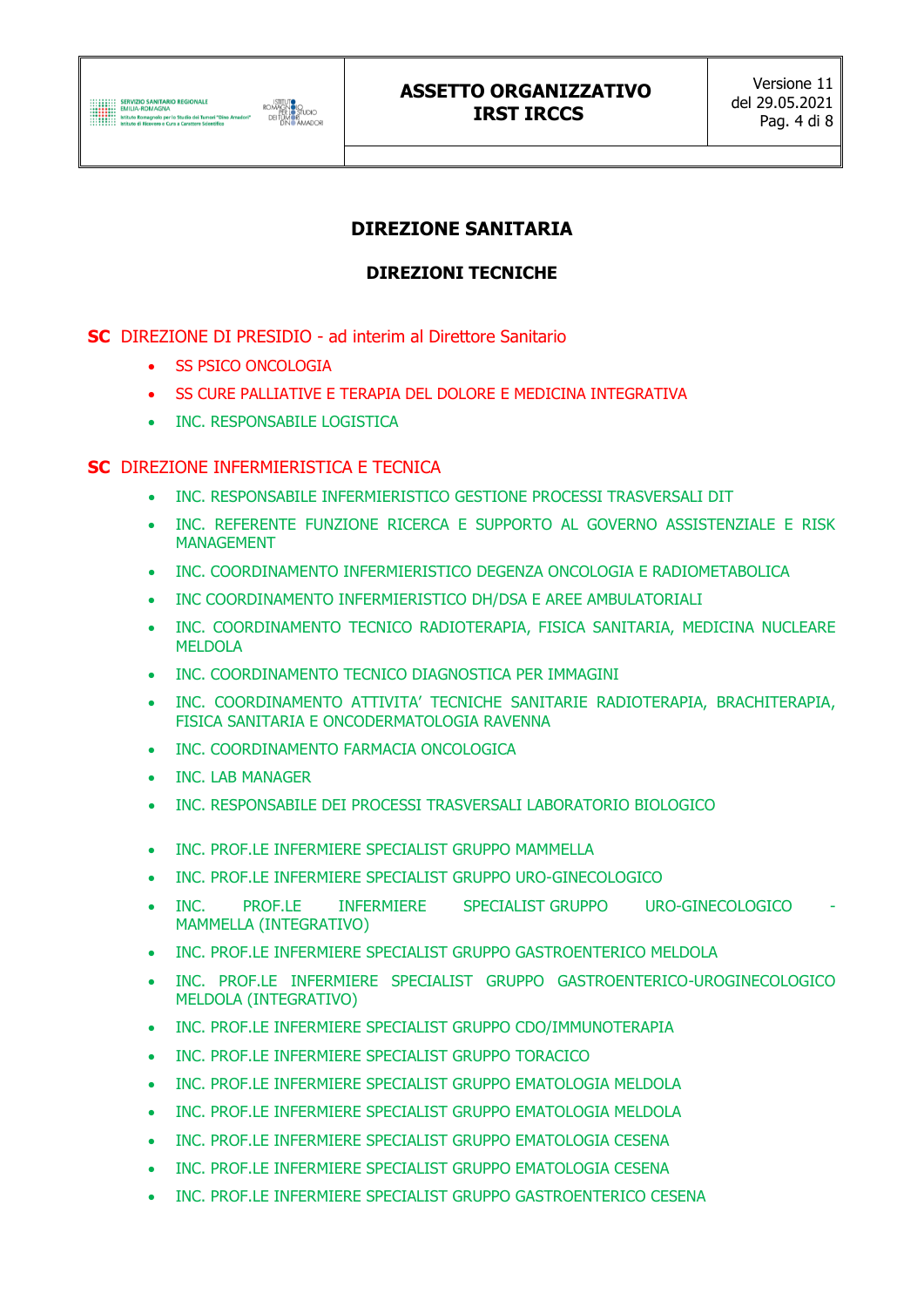

- INC. PROF.LE INFERMIERE SPECIALIST URO-GINECOLOGICO CESENA (INTEGRATIVO)
- INC. PROF.LE INFERMIERE PICC LEADER
- INC. PROF.LE INFERMIERE CASE MANAGER DEGENZA ONCOLOGICA MELDOLA
- INC. PROF.LE INFERMIERE CASE MANAGER DH/DSA CESENA
- INC. PROF.LE INFERMIERE CASE MANAGER CURE PALLIATIVE E RICERCA
- INC. PROF.LE INFERMIERE RESPONSABILE STUDI DI FASE 1
- INC. PROF.LE INFERMIERE RESPONSABILE STUDI DI FASE 1
- INC. PROF.LE INFERMIERE DI RICERCA
- INC. PROF.LE INFERMIERE ESPERTO DI WOUND CARE
- INC. PROF.LE TSRM ESPERTO IN RISK MANAGEMENT

#### **SC** DIREZIONE FARMACIA

- **SS** LABORATORIO FARMACIA ONCOLOGICA
- **SS** RADIOFARMACIA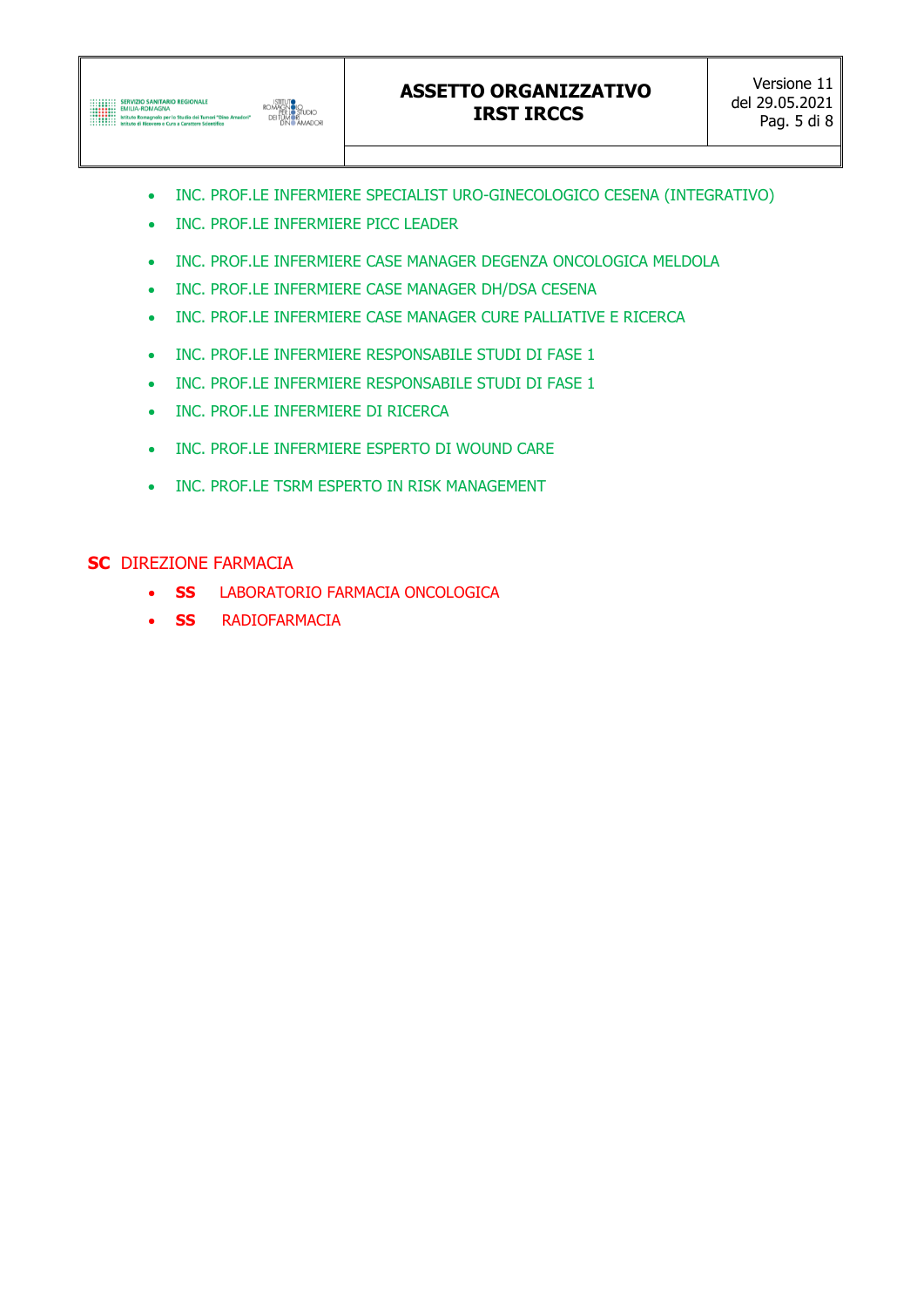# **DIPARTIMENTO DI ONCOLOGIA ED EMATOLOGIA CLINICA E SPERIMENTALE**

#### **SC** LABORATORIO DI BIOSCIENZE

- **SS** DIAGNOSTICA MOLECOLARE AVANZATA E PREDITTIVA (SOMATICA, GERMINALE, EMATOLOGICA)
- **SS** RADIOBIOMICS AND DRUG DISCOVERY UNIT
- **IC** NANOBIOMICS AND LIQUID NICHE
- **IC** GEROBIOMICS AND EXPOSOMICS
- **IC** OSTEO ONCOLOGIA
- **IC** IMMUNO-HEMATOLOGY
- **IC** TRANSLATIONAL ONCOLOGY

**SC** ONCOLOGIA MEDICA MELDOLA – FORLI' - CESENA (ANESTESIA, CARDIOLOGIA ONCOLOGICA)

**SS** DH AMB. ONCOLOGIA MELDOLA - FORLI' - CESENA

**SSD** GRUPPO DI PATOLOGIA GASTROENTERICO - ad interim al Direttore SC Oncologia Medica

**SC** ONCOLOGIA CLINICA E SPERIMENTALE DI TERAPIE INNOVATIVE ED ALTE DOSI

- **IPB** RICERCA TRASLAZIONALE "TUMORI GENITOURINARI E TERAPIE ALTA DENSITA' DI DOSE (GU-HDD)"
- **IPB** RICERCA TRASLAZIONALE NEL CARCINOMA MAMMARIO
- **IPB** AGOPUNTURA NEL CARCINOMA MAMMARIO

**SC** ONCOLOGIA CLINICA E SPERIMENTALE DI IMMUNOTERAPIA E TUMORI RARI

- **IPA** RICERCA CLINICA E TRASLAZIONALE NEL MELANOMA
- IC LABORATORIO TERAPIA CELLULARE SOMATICA
- IAS RESPONSABILE DELLA PRODUZIONE DELLA CELL FACTORY
- IAS CONTROLLO QUALITA' TERAPIA CELLULARE SOMATICA
- **.** IAS CENTRO RISORSE BIOLOGICHE

## **SSD** EMATOLOGIA E TRAPIANTI CSE

- **IPB** DIAGNOSI E TERAPIA DELLE SINDROMI MIELOPROLIFERATIVE CRONICHE
- **IPA** GESTIONE CLINICA TRAPIANTO CSE

## **SSD** GRUPPO DI PATOLOGIA TORACICA

- **IPB** REFERENTE PATOLOGIA POLMONE CESENA
- **SSD** SKIN CANCER in Convenzione con Università di Parma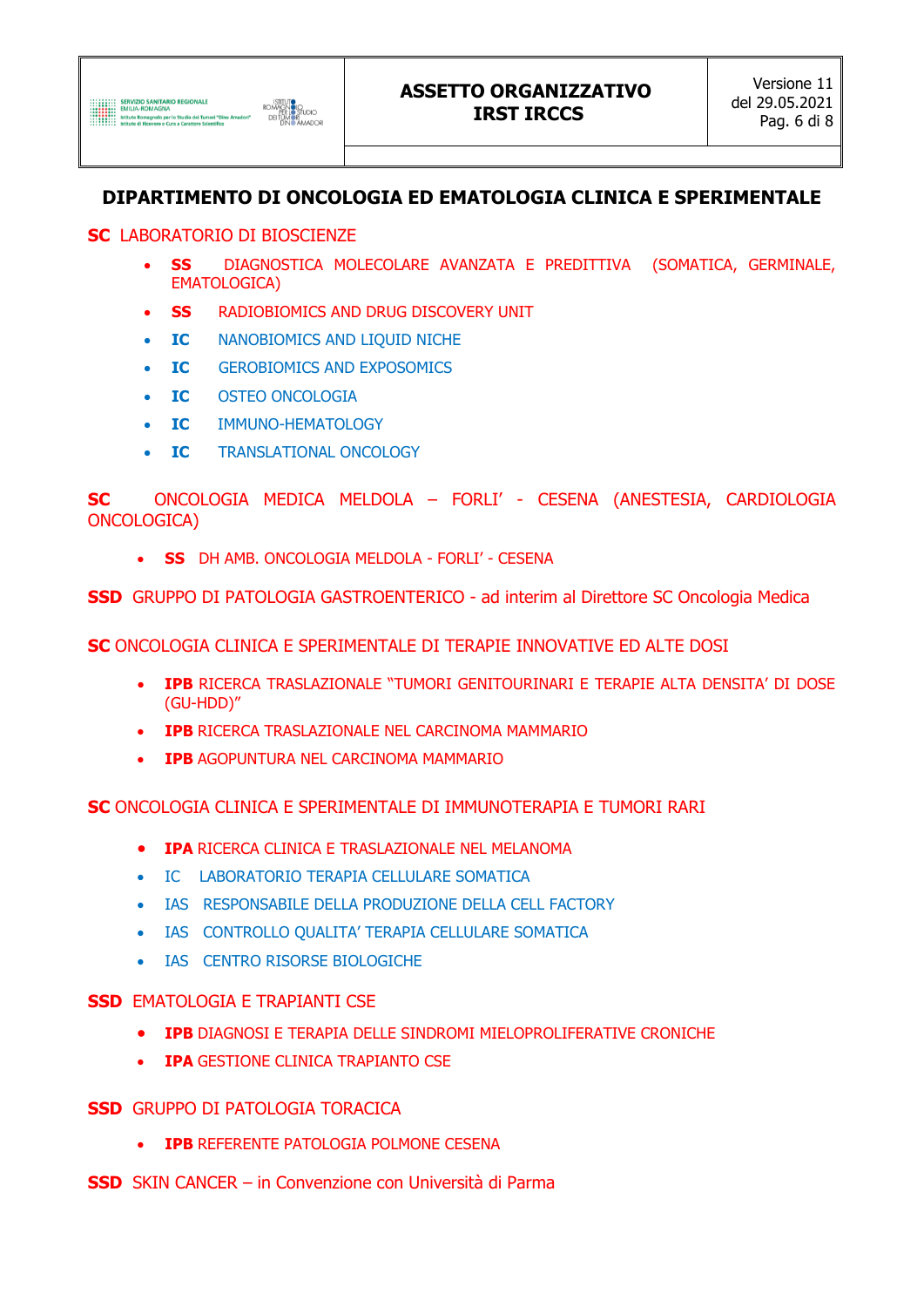# **DIPARTIMENTO DELLE PROCEDURE E TECNOLOGIE AVANZATE**

## **SC** FISICA SANITARIA

- **IPB** REFERENTE RAVENNA
- **SC** MEDICINA NUCLEARE MELDOLA
	- **SS** MEDICINA NUCLEARE DIAGNOSTICA MELDOLA
	- **SS MEDICINA NUCLEARE TERAPIA MELDOLA**

## **SSD** RADIOLOGIA MELDOLA

- **IPB** RADIOLOGIA DEL CAPO-COLLO E NEURORADIOLOGIA ONCOLOGICA
- **IPB** STUDI FUNZIONALI NELL'AMBITO DELL'IMAGING RADIOLOGICO

#### **SC** RADIOTERAPIA MELDOLA – RAVENNA

- **SS** RADIOTERAPIA MELDOLA
- **SS** RADIOTERAPIA RAVENNA
- **IPA BRACHITERAPIA**
- **IPB RADIOTERAPIA IN UROGINECOLOGIA**
- **IPB** RADIOTERAPIA MAMMELLA
- **IPB** RADIOTERAPIA POLMONE